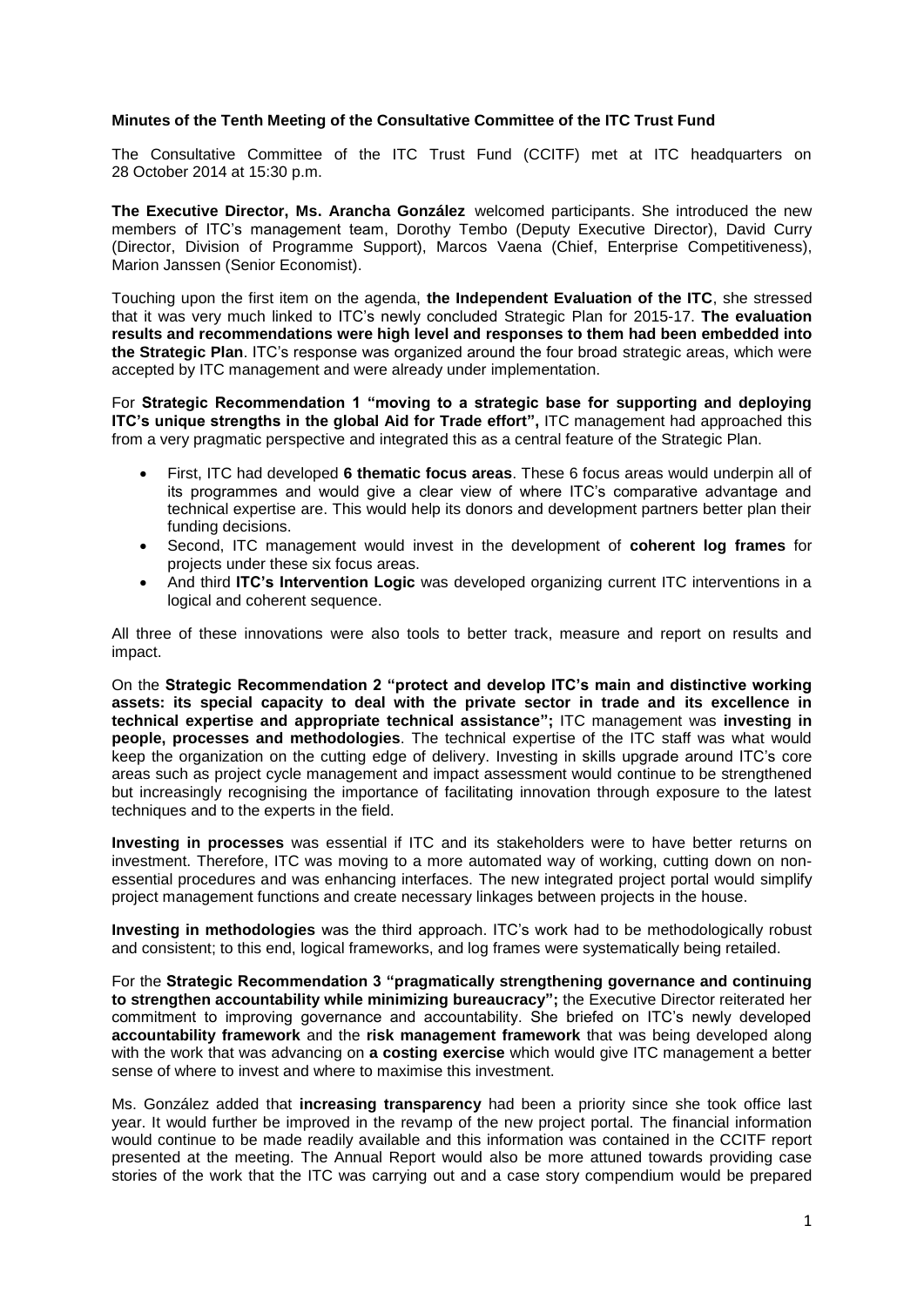that would show the impact and reach of ITC interventions. ITC would report regularly on targets and results for each of the 6 focus area.

In 2015 ITC would complete the full transition to accrual based accountability following International Public Sector Accounting Standards (IPSAS) principles. It would also implement the new UN Enterprise Resource Planning application, Umoja.

On the **Strategic Recommendation 4 "moving ITC up to the next level of visibility, engagement and effectiveness as a key player in the global Aid for Trade effort";** Ms. González stressed that ITC was moving ahead by showcasing results and through partnerships within the UN family, with countries and with the private sector. Continuing to develop thought leadership on multilateral trade matters and increasing the reach and the quality of ITC's communications would be priorities.

This year ITC had participated at the Benin LDC Conference, the Samoa SIDS Conference and would participate in the Vienna LLDCs Conference. These occasions were utilized to better understand the needs of ITC's priority partners and to readjust ITC's programming accordingly.

ITC has also made considerable progress on measuring impact, continuing work on this would remain a very high priority.

Moving on to **the next agenda item, the Strategic Plan 2015-2017**, the Executive Director reiterated that for the first time this was done in a bottom up manner through consultations, stakeholder participation, submissions from the WTO, UNCTAD and other agencies, open discussion in the JAG and an opportunity for all to comment through a link on the website.

As for responses, many comments had come in, which had been reflected. This Strategic Plan was ITC's compact and its compass. It was ITC management plan for growth to respond to the increasing demand for assistance. It was a plan to guide ITC programmatic approach and a plan to maximise and showcase results and impact.

## **Comments from Members and Discussion**

**The Delegate of Netherlands** thanked the Executive Director for the update on progress made and stated that they would have preferred to have a final ITC management response to the independent evaluation first and the Strategic Plan after.

He reiterated the great importance they were placing on the evaluation and its recommendations. They were particularly pleased on ITC's move to a programmatic approach, alignment of programmes with strategic goals, and the production of systematic monitoring of impact through the project portal upgrade.

He voiced appreciation for the dialogue that ITC was engaging its donors and beneficiaries in through this and other meetings envisaged until the informal JAG in December. They were ready and willing to be involved in these consultations.

His main points were:

- 1) Implementation of evaluation recommendations to be reported to CCITF and JAG.
- 2) ITC management response needs to be updated and be more complete with a description of who is responsible for implementing which recommendation and by which date, in the form of a matrix of actions that would enable tracking progress.
- 3) There is also a need to have donors' management response and they are thinking about it.

**The Delegate from Canada** stressed that they were also closely involved with ITC independent evaluation as one of the funders of the exercise and as a member of its Steering Committee. He said that ITC management response should be a forward looking document with actions for the future. He stressed the usefulness of the proposed action matrix in terms of monitoring and evaluation that ITC is to be engaged in.

He stressed that at this stage there is much to praise and they were supportive of ITC's work and programmes. His comments were to improve the documents produced even further. The Canadian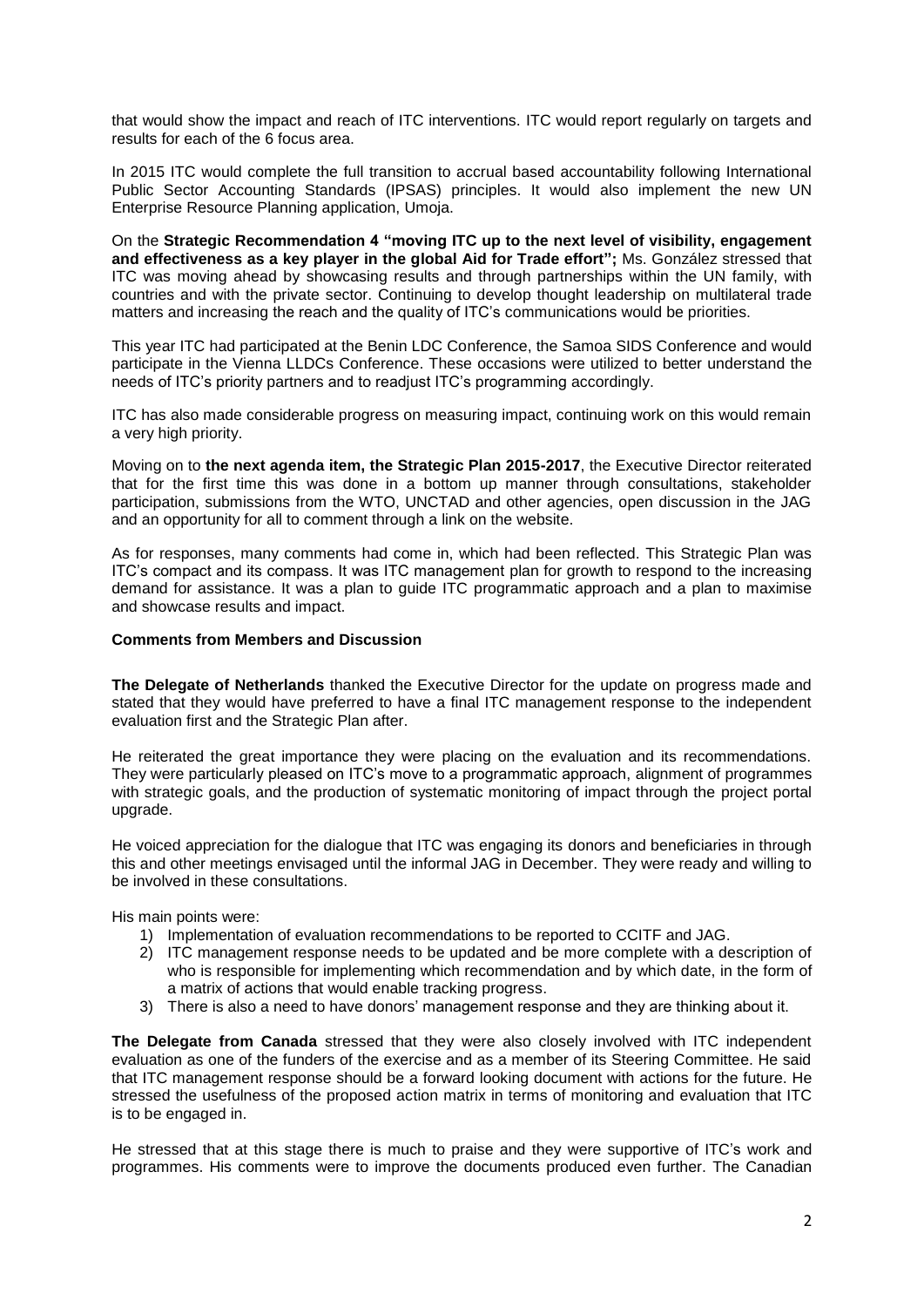representation in Geneva was looking forward to having further bilateral and group meetings with ITC management before the informal JAG.

On the management response, there was indeed one from ITC and one from donors and members. From the donor side, ITC efforts to show results, be programmatic and demonstrate impact were the foundations for long term sustainable funding that ITC was looking for.

**The Delegate from the UK** praised ITC's management response and that its implementation was in progress; ITC was moving faster than the donors were thinking. Independent evaluation showed that there were certain responsibilities for all sides. There was tension between donors' wanting to show results and providing earmarked and short term funding.

He recommended the evaluation steering committee to perhaps get together and advance thinking on ways of applying the evaluation recommendation on providing ITC with long-term and sustained funding.

He inquired on the resource implications of implementing the evaluation recommendations.

**The Delegate from Sweden** thanked for the management response and the presentation, welcoming steps taken to implement many of the evaluation recommendations. They had great interest in seeing ITC's systems working as they should be. They also wished to see some sort of matrix and traffic light system to be informed of progress on implementation. They looked forward to discussions on the next steps. They reiterated their support for ITC and were looking forward to continuing on this journey together.

**The Delegate from Norway** inquired if the Strategic Plan was approved at the JAG.

She voiced appreciation for the new Strategic Plan that was accompanied with its complex results matrix with a corporate logframe. The CCITF report that covered the first six months was good to follow implementation.

On the thematic focus areas as per the Strategic Plan, she reiterated that focus areas two and five on regional economic integration and women and trade, climate and environment; were the areas where they were looking forward to continuing their cooperation.

**The Delegate from Finland** welcomed ITC's draft management response and indicated that it could be considered as the first step in the process as more consultations were needed. It still needed to be discussed with ITC's stakeholders. They were willing to take part in the ensuing consultations in the coming weeks. They were in favour of developing a tracking tool for implementation of evaluation recommendations.

For the Strategic Plan, their opinion was that it was produced too early as discussions on the evaluation had not taken place at that time. Their comments during the consultation process pointed to this as well. They request ITC to leave some flexibility in its Strategic Plan to give some room to incorporate recommendations on the way forward after consultations on the evaluation results.

The Delegate also inquired about the "friends of the Chair" and if this system added value to the current strategic planning.

Finland looked forward to increase cooperation with ITC, including at the country level and they hoped that the Strategic Plan would hopefully allow for this type of cooperation.

**The Delegate from Germany** indicated that they shared the same concerns on the process and sequencing of having the evaluation followed by a strategic plan and no final management response, which was difficult for them.

He inquired if the Strategic Plan that was shared with the CCITF membership was the final product or if there would be some room for adaptations. One of the elements that was important to look at in the future was to ensure ownership of all stakeholders engaged as ITC intended to mobilize resources around the Strategic Plan. If not everyone was behind it, it would be a challenge to do so.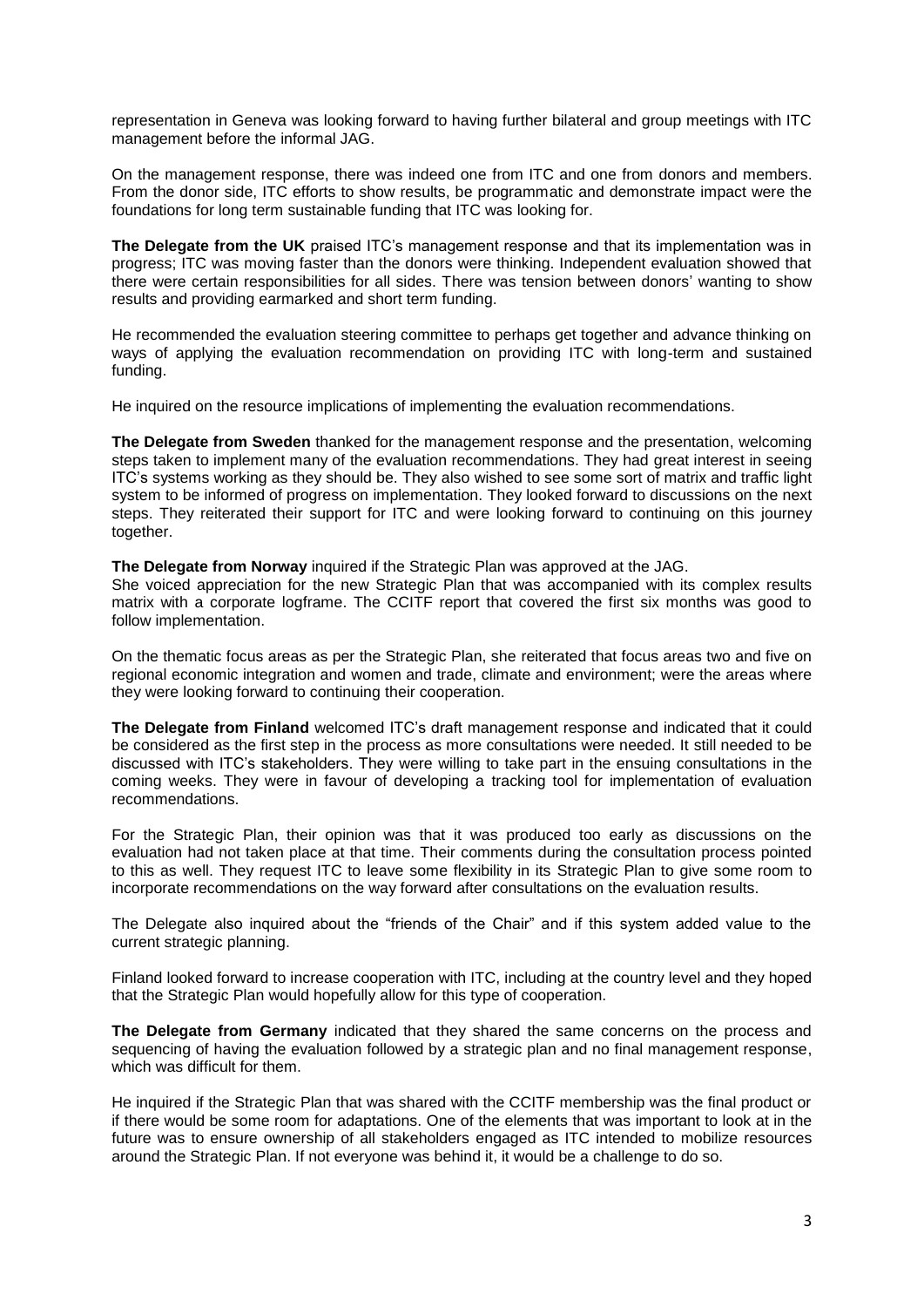Another key element the ED mentioned in her introductory statement but did not come through the document was focusing on ITC's core competencies and areas of expertise and how this focus became clearer in the Strategic Plan. He stressed that implementation of this would be key and not following the temptation to go after money beyond the Strategic Plan.

**The Delegate from Russia** indicated that they had followed the process involving the evaluation and its results and recommendations. He highlighted the importance of ITC's effectiveness and efficiency as well as its strong commitment to improve its cooperation with different countries from different regions and improve its efficiency to attract extra budgetary resources and from countries that are not donors of ITC. It was important to attract alternative source of financing for the organization.

**The Delegate from Switzerland** was happy that evaluation recommendations were taken seriously. They had several questions on the Strategic Plan, particularly on the integration of recommendations regarding outcome, impact, RBM and the programmatic approach. They were looking forward to engaging with ITC further on this front.

**The Delegate from Ireland** voiced their wish to see more detail on ITC's management response and the 27 action points under four major strategic recommendations along with a matrix. He expressed their wish for an analysis of recommendations that could be implemented with existing financial resources and those others that implied additional cost. On the Strategic Plan they welcomed increased expenditure (65% of budget) allocated for ITC's priority countries.

**The Delegate from Guatemala** inquired how ITC distributed its non-earmarked funding across regions and countries and if this could be reflected in the Strategic Plan. The LAC countries were not among the priority list and the budget allocated remained small. She inquired if there could be more equitable distribution of ITC's budget.

**Responding to the remarks and recommendations on the preparation of a matrix of actions to undertake to implement the evaluation recommendations, the Executive Director** mentioned that its delivery was possible through adding responsible parties and when actions were to be concluded.

She stressed that this evaluation differed from the last one conducted in 2006 in that it was conducted with a strategic orientation giving four broad recommendation and pointers for implementation. It was also important to note that the evaluators had stopped their work in 2013 and that we were nearly in 2015. It was possible to demonstrate what was already implemented, by when and what remains still for action.

As a response to the comments of the Delegate of UK, Arancha González explained that ITC management was on a track of continuous improvement for ITC; costing of ITC's operations was mostly done; accountability framework was already in place and the following year risk assessment framework would be completed. Her wish was to implement the menu proposed by the evaluation in the short term and declare it implemented and to continue to improve the performance of ITC whether or not it was part of the evaluation. If there were missing elements, she called on the membership to let ITC management know.

Ms. González acknowledged the tension between an institution wide corporate funding model to one where ITC responds through projects specifically earmarked for specific interventions. ITC management wished to minimize the tension moving towards the thematic baskets as a middle ground. She proposed to discuss within a smaller group with suggestions to address this tension.

As a response to comments raised on the process followed, Ms. González explained that the Strategic Plan would be implemented as of 2015, matching with the next programming cycle in the UN. It was not a document for JAG approval, however it needed to address the strategic priorities of ITC stakeholders. For this reason, their contributions to the consultation process were sought.

Implementation of the Strategic Plan would be detailed in annual operation plans and through these there would be scope to incorporate their inputs. However, Ms. González asked if there were missing elements in the Strategic Plan and that ITC management remained ready to discuss.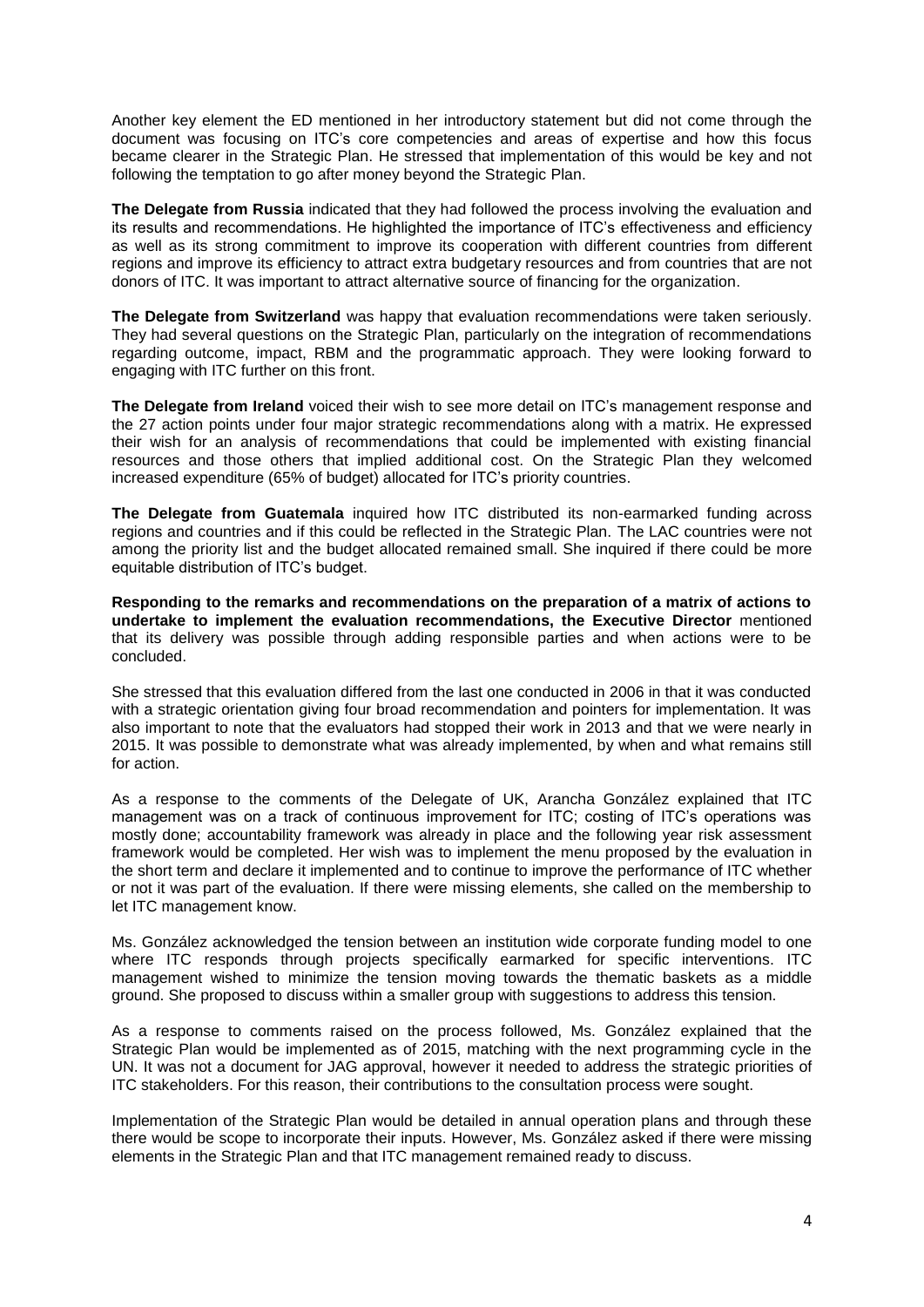On the specific question on the "friends of the Chair", Ms. González clarified that it was a recommendation of informal nature. ITC management was working informally with members for better opportunities to tap into resources that are also decentralized at a country level from donors. There would be more to come on that front.

**The Delegate from Canada** was happy that minor adjustments could be made. He indicated that the management response might need to include more recommendations aside from the four strategic ones as this would help with tracking and charting results as we went along especially for a next independent evaluation that might come in 6-7 years from now.

**The Delegate from Netherlands** indicated that these were useful exchanges but also noted that:

- 1) There was no chance that their government would move towards unearmarked funding even if there was a recommendation to move in that direction. Reality was different and it would be good to reflect on that aspect in the Strategic Plan.
- 2) ITC Strategic Plan should cover a longer term, perhaps until 2020.
- 3) Whilst programmatic approach was supported, he inquired as to how it would be reflected in the organizational structure; it was based on different areas of work and ITC could work in a matrix format, however it was important to reflect on that.

**The Delegate from the UK** inquired on the thematic focus on Trade Faciliation and how valid it remained given the deadlock among the membership on the political process as lead by WTO.

**The Delegate from Switzerland** offered that the tension between moving to a programmatic approach and the need to respond to specific projects could indeed be addressed through the annual operational plans.

She stressed that the corporate goals and indicators were very specific. She inquired as to how ITC could have such specific figures and could manage results through programmes and results at a corporate level. How was it possible to come to such specific targets and leave aside quantitative and qualitative aspects of management.

**The Delegate from Germany** requested budgets by focus area and also more detail on outcome and output indicators.

Ms. González responded clarifying that the programmatic approach did not imply necessarily unearmarked funding for ITC. There was a need to balance unearmarked funding and project specific funding.

ITC's concept of programmatic approach entailed focusing on those areas where ITC's unique selling proposition and comparative advantage was as well as developing coherent log frames. It did not necessarily imply changing the organigram to look exactly like its programmes. In addition, however, a Task Force would be set up to develop programmes and projects of the future, underpinning the work of the organization.

On the institutional logframe, outcomes and targets as reflected in Annex I of the Strategic Plan, Ms. González expressed that it was what the members had approved at the United Nations General Assembly in New York at the start of the biennium. It was based on what ITC could improve over and above what it had been delivering in the past. With the currently on-going impact analysis and review, ITC was in the process of complementing quantitative data with qualitative analysis. The ITC Annual Report for 2014 would cover more substantively impact stories than was done before.

On the three year period of the Strategic Plan, the Executive Director confirmed that it was a short time horizon. The independent evaluation recommendations were indeed embedded in it and it was ITC's compact with its donors. The strategic analysis was in the first part of the plan, looking at long term trends and factors shaping the work of ITC in the next years to come and how global trade trends were advancing,

On Task Forces there would be one on developing programmes and projects and a virtual innovation lab, where innovative ideas could be developed and taken forwards.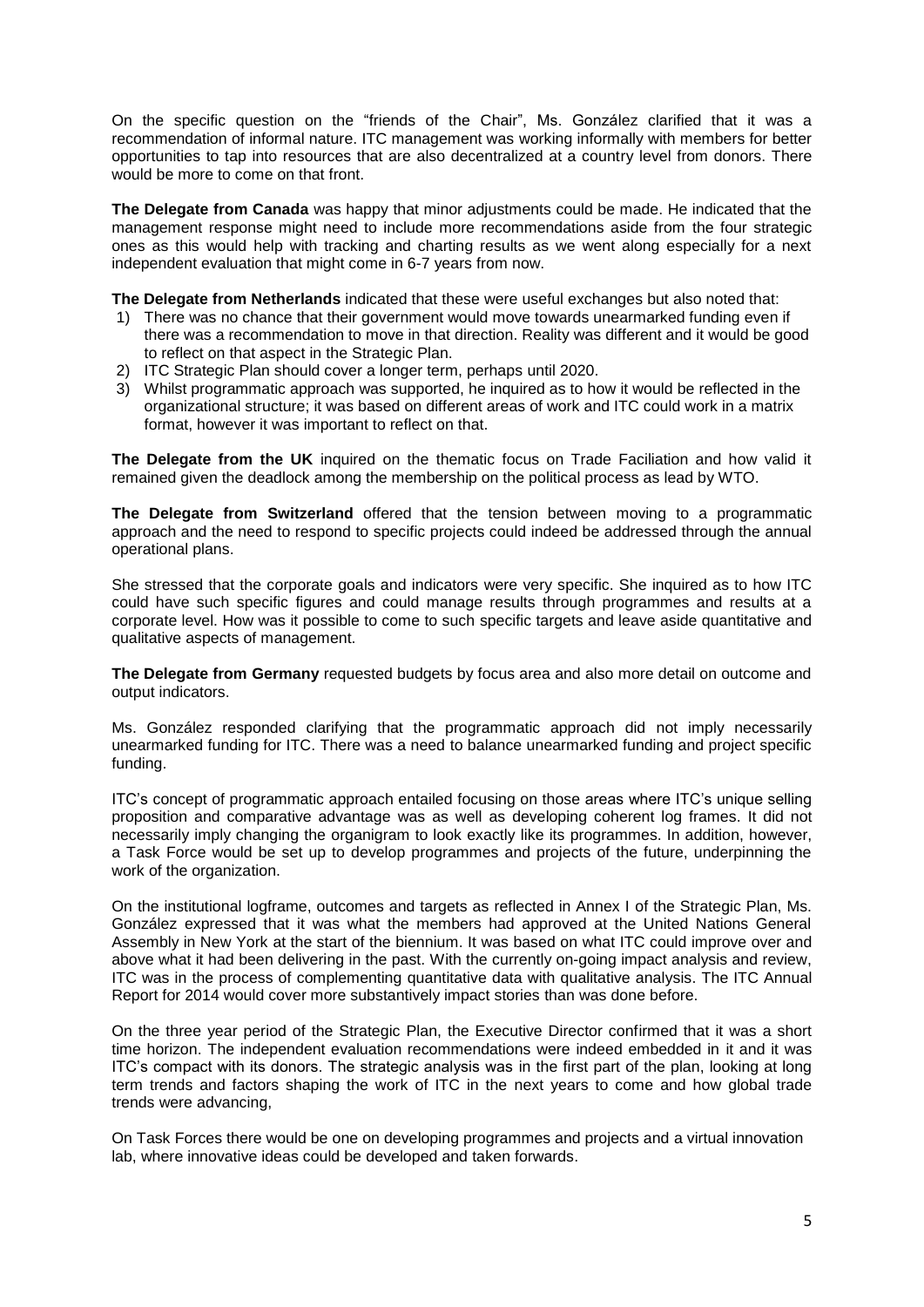As a response to the UK, the Executive Director explained that Trade Facilitation was a necessity for ITC's focus countries. The political process in WTO was one stream but she also noted the demand on the ground. Since the summer break requests of assistance continued to come to ITC. As of now 40 countries requested ITC support for categorization of their commitments and with transforming them into bankable projects. ITC was providing assistance with modest funding, concentrating on where it could be useful and impactful. ITC's interventions were in collaboration with WCO and UNCTAD as well as with the private sector. ITC was in continuous dialogue with WTO, complementing their activities on the ground. Discussions with the World Bank were in train reviewing better and more rational ways of providing upstream and downstream interventions. Therefore Trade Facilitation remained one necessary area to work in and ITC would continue to service this space.

The Delegate of Canada reiterated the question raised by the Delegate of Guatemala and added his own on the response rate to the web based questionnaire and outreach that was carried out by ITC on the Strategic Plan.

Through her response the Executive Director clarified that extra-budgetary funding that is allocated to ITC came in as either W1 unearmarked, W2 earmarked for specific activities or W1 soft earmarked for a broad thematic category or a programme of ITC. The unearmarked component of W1 funding was mainly spent by ITC on global public goods. Second large component was spent on building and strengthening institutions and the rest was somewhere in between. From a geographic perspective, ITC's priority areas were clear and 60+% of ITC's interventions went there. For Latin America and the Caribbean, ITC was engaged in joint fundraising with other organizations and governments of the region.

### **Item 4 The CCITF Report for the period of January – June 2014**

Ms. Dorothy Tembo, the Deputy Executive Director, presented key facts and figures shared with the members through the CCITF report at the meeting that covered the period of January – June 2014 with update of financing until the end of September 2014.

#### **Item 5 & 6 Towards a better financial architecture of ITC & Revisions to the "General Conditions for the implementation of the ITC Trust Fund (ITF)"**

Mr. David Curry, Director, Department of Programme Support gave a presentation on ITC's financial architecture, highlighting some issues that were of concern as ITC's programming, budget and delivery were growing. Extrabudgetary financial resources were allocated by donors either through Window 1 of the ITC Trust Fund (unearmarked or softly earmarked thematically or programmatically) or through Window 2 (earmarked for projects or programmes).

ITC has been better utilizing Window 1 resources more than ever, while Window 2 resources were allocated by donors with additional conditions. This led ITC to face increased cash flow pressures in 2014 that could start jeopardizing its capabilities on financing delivery in 2015; as ITC would be entering the new year with less carry over, creating a serious risk for hindrance on delivery in 2015.

Increased cash flow pressures existed due to: lack of fungibility across RB and XB funds; continued late receipts of Window 1 funds; reduction in Window 1 funds carried forward; need to forward fund Window 2 projects and payment in arrears; low level of Operating Reserve; and lack of flexibility in growing the Operating Reserve.

ITC was facing a situation where advances to projects to be made in 2015 would not be met by its diminished Operating Reserve that was below the recommended level and the Programme Support Cost reserve.

Some suggestions made to relieve the pressure on the reserve included:

- Bringing forward some Window 1 receipts so that there is a more equal distribution of contributions over the 4 quarters in a calendar year, and
- Reducing the need for ITC to make advance payments and receive contributions in arrears for Window 2 projects.